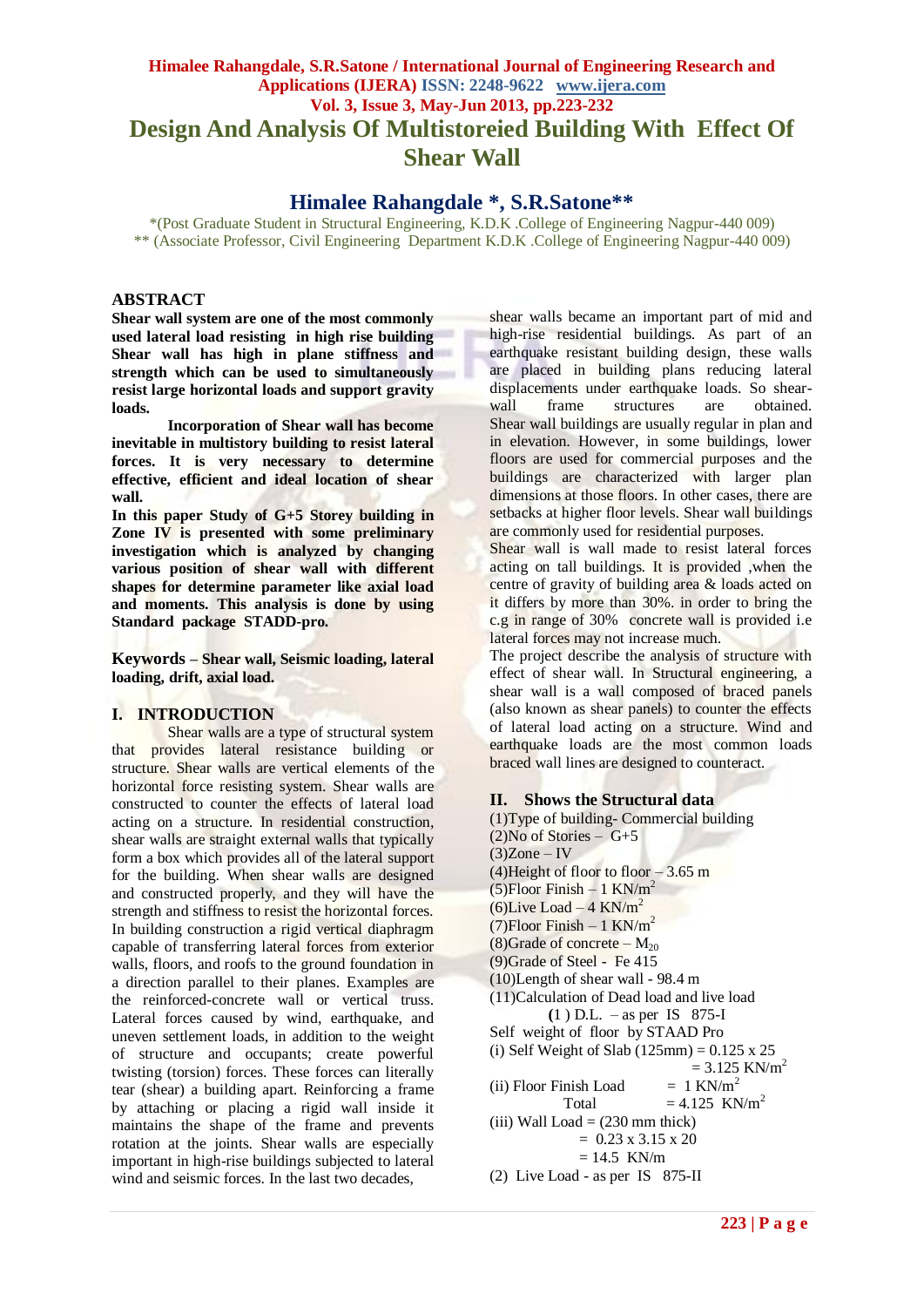(12) **Seismic load calculation** As per IS Code 1893 (part-1) - 2002 Z I Sa Ah = ---------------------------- 2 R g Dead load =  $4.125$  KN/m<sup>2</sup> Live Load =  $4$  KN/m<sup>2</sup> Zone  $=$  IV Soil Condition  $=$  Medium Soil Important Factor  $(I) = 1$ Response Factor (R)  $=$  5<br>Zone Factor (Z)  $=$  0.24 Zone Factor  $(Z)$ Seismic Weight = Dead load  $+ 0.5$  LL Spectrum SRSS 0.24 X 1 Ah = ---------------------  $X$  1 2 X 5  $= 0.024$ 

#### **(13)Table 1: Shows the Sizes of Column**

| Sr.<br>No               | Column Name                                                            | Size of Column   |
|-------------------------|------------------------------------------------------------------------|------------------|
|                         | 1, 4, 7, 10, 31, 34, 37, 40                                            | $400 \times 900$ |
| $\gamma$                | 11, 14, 17, 20, 21, 24, 27, 30, 41, 42, 43, 44, 45, 46, 47, 48, 49, 50 | $400 \times 750$ |
| $\overline{\mathbf{c}}$ | 2,3,5,6,8,9,12,13,15,16,18,19,22,23,25,26,28,29,32,3335,36,38,39       | 400 600          |

#### **III. RESULTS AND DISCUSSION**

Results obtained from the analysis are recorded in tabular form for the cases of the building separately for four comparison of axial load and moments.

Case No.1 Without Shear wall

Case No.2 When Shear wall placed at different location of shear wall length is 98.40 m.

Case No.3 When Shear wall placed at different location of shear wall length is 98.40 m.

Case No.4 When Shear wall placed at different location of shear wall length is 98.40





**Case No.3 Plan of different location of shear wall Case No.4 Plan of different location of shear wall**



**Case No.-1 Without Shear wall Case No.2 Plan of different location of shear wall** 



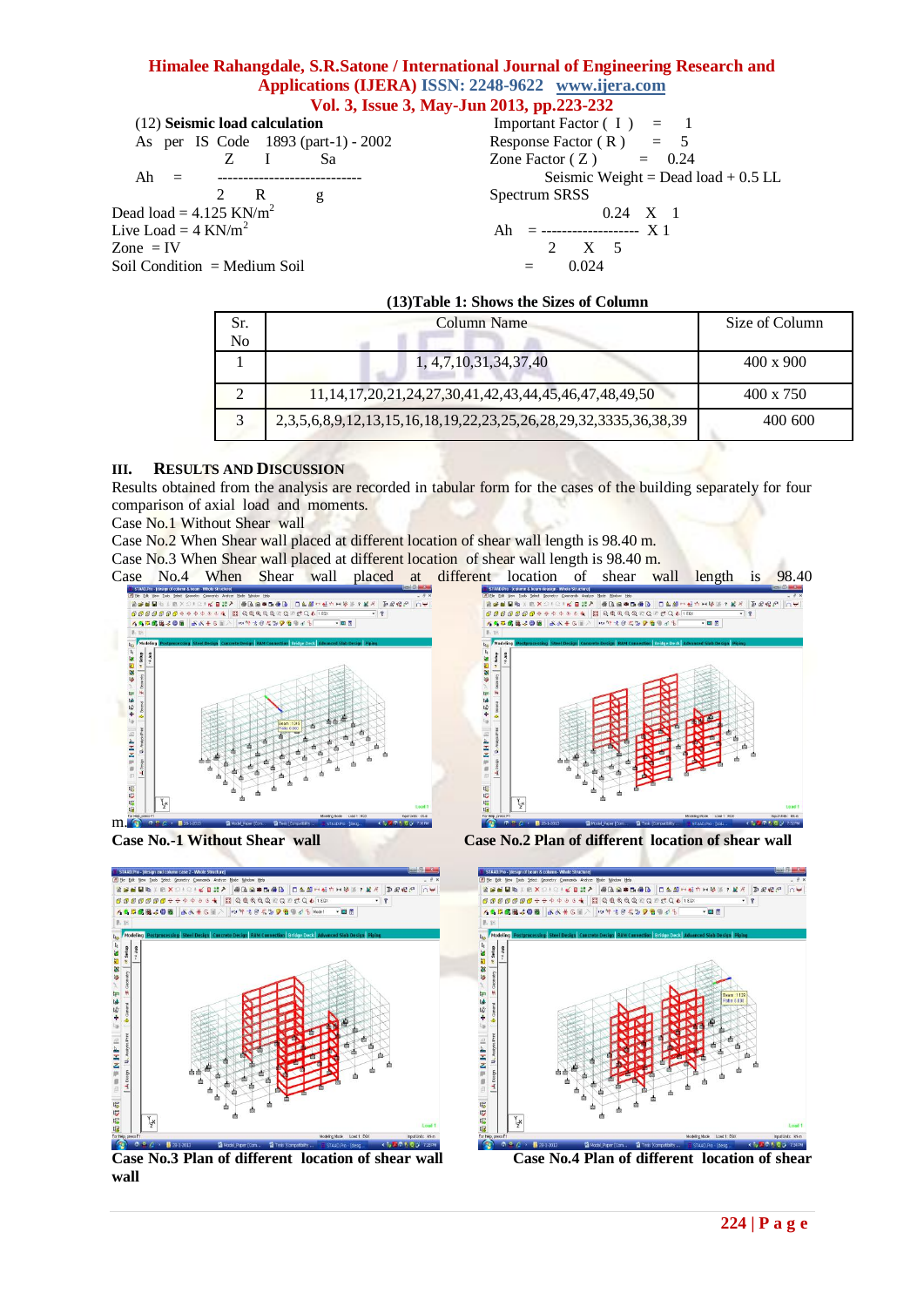**Table No. 2 – Calculation of floor wise axial load and moments of Case-1, Case-2, Case-3 and Case-4 for Group No.1 ( Column No. 4,7,34,37 )**

| <b>COLUMN-4</b><br><b>CASE-1</b> |          |          |           | CASE-2             | <b>COLUMN-4</b> |         |                 |
|----------------------------------|----------|----------|-----------|--------------------|-----------------|---------|-----------------|
| Floor                            | Axial    | Moment-  | Moment-   | Floor              | Axial           | Moment- | Moment-         |
|                                  | Force KN | Y KN m   | Z KN m    |                    | Force           | Y KN m  | KN <sub>m</sub> |
|                                  |          |          |           |                    | KN              |         |                 |
| Foundation                       | 6188.325 | 2405.672 | 10334.966 | Foundation         | 1004.711        | 29.341  | 1041.697        |
| Ground Floor                     | 5764.608 | 2127.434 | 22434.758 | Ground Floor       | 882.295         | 53.425  | 1212.611        |
| <b>First Floor</b>               | 4682.482 | 981.352  | 22002.801 | <b>First Floor</b> | 702.817         | 34.676  | 1313.354        |
| Second Floor                     | 3624.72  | 1011.466 | 20174.986 | Second Floor       | 558.375         | 20.856  | 1258.772        |
| Third Floor                      | 2573.81  | 971.22   | 18047.771 | Third Floor        | 399.16          | 9.65    | 1101.002        |
| Four Floor                       | 1533.473 | 783.912  | 15081.08  | <b>Four Floor</b>  | 239.609         | 3.9     | 879.034         |
| Fifth Floor                      | 511.26   | 993.273  | 10625.509 | Fifth Floor        | 142.948         | 2.87    | 763.042         |

| CASE-2            |          | <b>COLUMN-4</b> |                 |  |  |  |  |  |
|-------------------|----------|-----------------|-----------------|--|--|--|--|--|
| Floor             | Axial    | Moment-         | Moment-Z        |  |  |  |  |  |
|                   | Force    | Y KN m          | KN <sub>m</sub> |  |  |  |  |  |
|                   | KN       |                 |                 |  |  |  |  |  |
| Foundation        | 1004.711 | 29.341          | 1041.697        |  |  |  |  |  |
| Ground Floor      | 882.295  | 53.425          | 1212.611        |  |  |  |  |  |
| First Floor       | 702.817  | 34.676          | 1313.354        |  |  |  |  |  |
| Second Floor      | 558.375  | 20.856          | 1258.772        |  |  |  |  |  |
| Third Floor       | 399.16   | 9.65            | 1101.002        |  |  |  |  |  |
| <b>Four Floor</b> | 239.609  | 3.9             | 879.034         |  |  |  |  |  |
| Fifth Floor       | 142.948  | 2.87            | 763.042         |  |  |  |  |  |

| <b>CASE-1</b>      | <b>COLUMN-7</b>   | CASE-2            | <b>COLUMN-7</b> |                     |                          |  |
|--------------------|-------------------|-------------------|-----------------|---------------------|--------------------------|--|
| Floor              | Axial<br>Force KN | Moment-<br>Y KN m | Moment-<br>ZKNm | Floor               | <b>Axial Force</b><br>KN |  |
| Foundation         | 6482.18           | 2460.402          | 11653.526       | Foundation          | 1012.672                 |  |
| Ground Floor       | 6048.045          | 1965.667          | 23905.92        | <b>Ground Floor</b> | 894.281                  |  |
| <b>First Floor</b> | 4915.278          | 3266,056          | 21630.861       | <b>First Floor</b>  | 712.773                  |  |
| Second Floor       | 3784.139          | 2411.874          | 20265.893       | <b>Second Floor</b> | 570.538                  |  |
| Third Floor        | 2671.809          | 2329.6            | 18203.287       | Third Floor         | 404.893                  |  |
| Four Floor         | 1579.608          | 1828.99           | 15300.564       | <b>Four Floor</b>   | 244,776                  |  |
| Fifth Floor        | 522.32            | 1605.685          | 10792.288       | Fifth Floor         | 152.529                  |  |
|                    |                   |                   |                 |                     |                          |  |

| <b>CASE-1</b>      | <b>COLUMN-7</b>   |                              |                    | CASE-2              | <b>COLUMN-7</b>          |                   |                             |
|--------------------|-------------------|------------------------------|--------------------|---------------------|--------------------------|-------------------|-----------------------------|
| Floor              | Axial<br>Force KN | Moment-<br>Y KN <sub>m</sub> | Moment-<br>$ZKN$ m | Floor               | <b>Axial Force</b><br>KN | Moment-<br>Y KN m | Moment-Z<br>KN <sub>m</sub> |
| Foundation         | 6482.18           | 2460.402                     | 11653.526          | Foundation          | 1012.672                 | 20.963            | 1039.488                    |
| Ground Floor       | 6048.045          | 1965.667                     | 23905.92           | <b>Ground Floor</b> | 894.281                  | 45.976            | 1193.032                    |
| <b>First Floor</b> | 4915.278          | 3266.056                     | 21630.861          | <b>First Floor</b>  | 712.773                  | 43.652            | 1270.951                    |
| Second Floor       | 3784.139          | 2411.874                     | 20265.893          | <b>Second Floor</b> | 570.538                  | 22.652            | 1189.072                    |
| Third Floor        | 2671.809          | 2329.6                       | 18203.287          | Third Floor         | 404.893                  | 12.13             | 1004.905                    |
| Four Floor         | 1579.608          | 1828.99                      | 15300.564          | Four Floor          | 244.776                  | 8.278             | 770.649                     |
| Fifth Floor        | 522.32            | 1605.685                     | 10792.288          | Fifth Floor         | 152.529                  | 4.279             | 634.738                     |

| <b>CASE-1</b>       | <b>COLUMN-34</b>  |                   |                   | CASE-2<br><b>COLUMN-34</b> |                   |                              |                             |  |
|---------------------|-------------------|-------------------|-------------------|----------------------------|-------------------|------------------------------|-----------------------------|--|
| Floor               | Axial<br>Force KN | Moment-<br>Y KN m | Moment-<br>Z KN m | Floor                      | Axial<br>Force KN | Moment-<br>Y KN <sub>m</sub> | Moment-Z<br>KN <sub>m</sub> |  |
|                     |                   |                   |                   |                            |                   |                              |                             |  |
| Foundation          | 6168.235          | 2607.43           | 33237.309         | Foundation                 | 983.147           | 10.581                       | 1172.763                    |  |
| <b>Ground Floor</b> | 5755.446          | 2627.883          | 23420.783         | <b>Ground Floor</b>        | 885.099           | 10.328                       | 1352.096                    |  |
| <b>First Floor</b>  | 4678.018          | 1226.622          | 27484.18          | <b>First Floor</b>         | 708.536           | 20.269                       | 1449.999                    |  |
| Second Floor        | 3621.572          | 1193.117          | 25541.541         | Second Floor               | 556.927           | 28.363                       | 1385.248                    |  |
| Third Floor         | 2571.764          | 1012.915          | 23251.055         | Third Floor                | 399.31            | 51.567                       | 1214.974                    |  |
| Four Floor          | 1532.226          | 904.644           | 19958.998         | Four Floor                 | 242,005           | 77.412                       | 978.999                     |  |
| Fifth Floor         | 508.855           | 243.16            | 13189.524         | Fifth Floor                | 168.027           | 117.411                      | 845.152                     |  |

| CASE-1<br><b>COLUMN-37</b> |                   |                   |                   |  | CASE-2       | <b>COLUMN-37</b>  |                   |                             |
|----------------------------|-------------------|-------------------|-------------------|--|--------------|-------------------|-------------------|-----------------------------|
| Floor                      | Axial<br>Force KN | Moment-<br>Y KN m | Moment-<br>Z KN m |  | Floor        | Axial<br>Force KN | Moment-<br>Y KN m | Moment-Z<br>KN <sub>m</sub> |
| Foundation                 | 6479.167          | 2659.581          | 33317.156         |  | Foundation   | 983.744           | 9.211             | 1170.427                    |
| Ground Floor               | 6058.333          | 2515.906          | 23358.785         |  | Ground Floor | 896.689           | 9.829             | 1321.166                    |
| <b>First Floor</b>         | 4925.669          | 3630.14           | 27417.154         |  | First Floor  | 723.909           | 20.82             | 1383.99                     |
| Second Floor               | 3792.135          | 2611.549          | 25498.496         |  | Second Floor | 566.886           | 30.079            | 1291.792                    |
| Third Floor                | 2678.615          | 2388.141          | 23285.295         |  | Third Floor  | 402.877           | 54.282            | 1102.461                    |
| Four Floor                 | 1584.212          | 1959.035          | 19968.959         |  | Four Floor   | 246.162           | 84.81             | 857.885                     |
| Fifth Floor                | 523.441           | 833.711           | 13240.978         |  | Fifth Floor  | 183.025           | 123.423           | 699.129                     |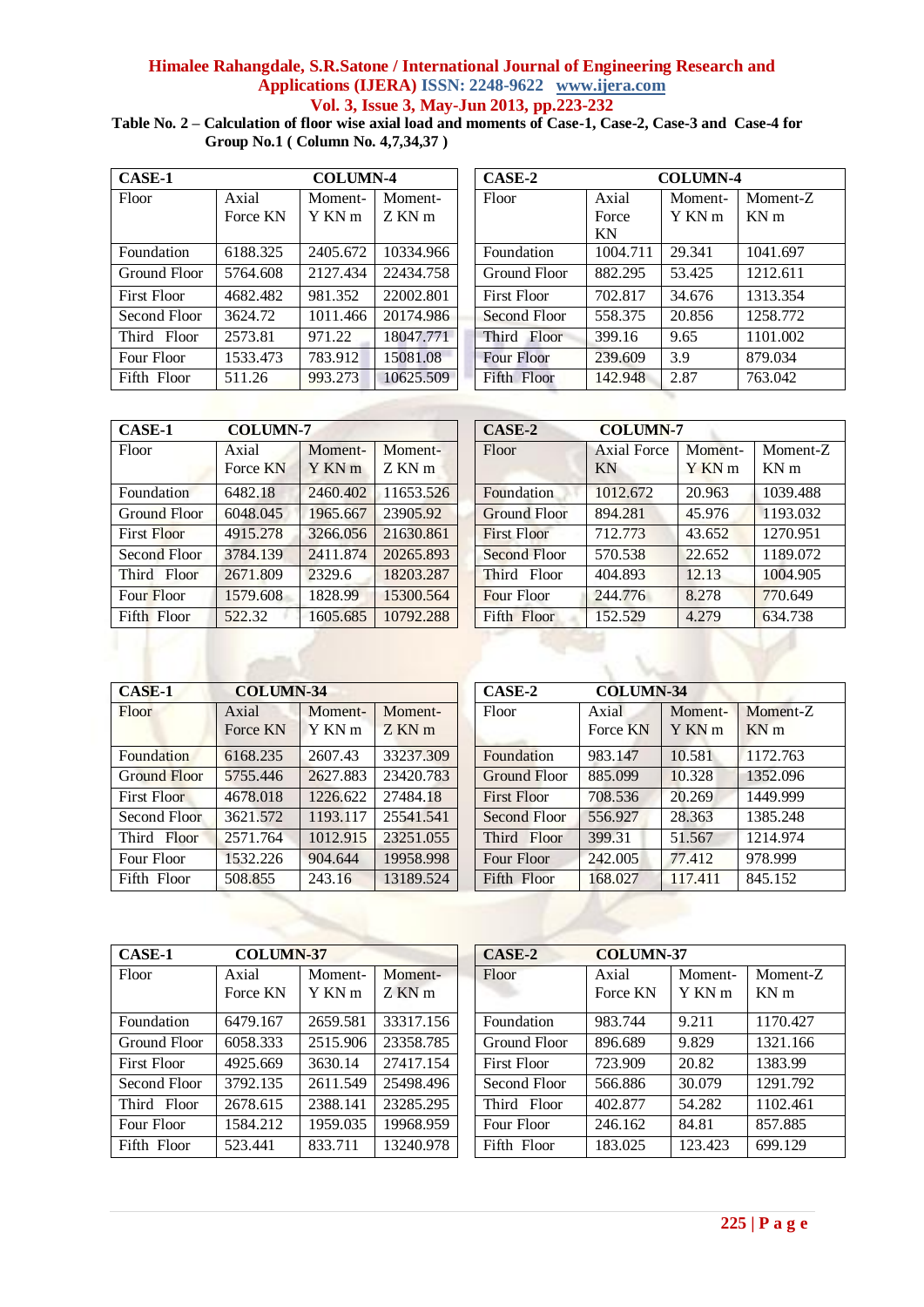| Himalee Rahangdale, S.R.Satone / International Journal of Engineering Research and |  |
|------------------------------------------------------------------------------------|--|
| Applications (IJERA) ISSN: 2248-9622 www.ijera.com                                 |  |
| Vol. 3. Issue 3. May-Jun 2013, pp.223-232                                          |  |

|                    |          |                 |          |  | $\mathbf{v}$ on $\mathbf{v}$ hoods $\mathbf{v}$ had $\mathbf{v}$ out go to, possed go a |                 |          |         |
|--------------------|----------|-----------------|----------|--|-----------------------------------------------------------------------------------------|-----------------|----------|---------|
| CASE-3             |          | <b>COLUMN-4</b> |          |  | $CASE -4$                                                                               | <b>COLUMN-4</b> |          |         |
| Floor              | Axial    | Moment-         | Moment   |  | Floor                                                                                   | Axial           | Moment-  | Moment  |
|                    | Force KN | Y KN m          | KN<br>-Z |  |                                                                                         | Force KN        | Y KN m   | m       |
|                    |          |                 | m        |  |                                                                                         |                 |          |         |
| Foundation         | 1883.628 | 20.097          | 510.411  |  | Foundation                                                                              | 5831.192        | 96.608   | 454.446 |
| Ground Floor       | 1452.772 | 40.002          | 632.779  |  | Ground Floor                                                                            | 5492.813        | 93.236   | 173.003 |
| <b>First Floor</b> | 1065.535 | 41.754          | 723.377  |  | <b>First Floor</b>                                                                      | 4482.592        | 174.42   | 231.596 |
| Second Floor       | 749.932  | 42.455          | 716.456  |  | Second Floor                                                                            | 3479.269        | 290.012  | 124.969 |
| Third Floor        | 482.53   | 40.943          | 673.857  |  | Third Floor                                                                             | 2481.239        | 397.253  | 74.592  |
| Four Floor         | 276.774  | 34.954          | 612.686  |  | Four Floor                                                                              | 1486.59         | 390.137  | 168.724 |
| Fifth Floor        | 159.859  | 22.375          | 694.614  |  | Fifth Floor                                                                             | 498.105         | 1007.287 | 104.712 |
|                    |          |                 |          |  |                                                                                         |                 |          |         |

| CASE-4             |          | <b>COLUMN-4</b> |             |
|--------------------|----------|-----------------|-------------|
| Floor              | Axial    | Moment-         | Moment-Z KN |
|                    | Force KN | Y KN m          | m           |
| Foundation         | 5831.192 | 96.608          | 454.446     |
| Ground Floor       | 5492.813 | 93.236          | 173,003     |
| <b>First Floor</b> | 4482.592 | 174.42          | 231.596     |
| Second Floor       | 3479.269 | 290.012         | 124.969     |
| Third Floor        | 2481.239 | 397.253         | 74.592      |
| Four Floor         | 1486.59  | 390.137         | 168.724     |
| Fifth Floor        | 498.105  | 1007.287        | 104.712     |

| CASE-3             |                   | <b>COLUMN-7</b>   |                             | CASE -4            |                      | <b>COLUMN-7</b>   |                         |
|--------------------|-------------------|-------------------|-----------------------------|--------------------|----------------------|-------------------|-------------------------|
| Floor              | Axial<br>Force KN | Moment-<br>Y KN m | Moment<br>KN<br>$-Z$ .<br>m | Floor              | Force<br>Axial<br>KN | Moment-<br>Y KN m | Mome<br>KN <sub>m</sub> |
| Foundation         | 1877.146          | 20.191            | 497.184                     | Foundation         | 6052.994             | 99.204            | 590.02                  |
| Ground Floor       | 1438.261          | 40.746            | 197.006                     | Ground Floor       | 5707.5               | 90.297            | 89.191                  |
| <b>First Floor</b> | 1047.243          | 41.606            | 196.878                     | <b>First Floor</b> | 4672.861             | 171.293           | 292.05                  |
| Second Floor       | 734.07            | 42.344            | 175,785                     | Second Floor       | 3635.214             | 276.15            | 119.73                  |
| Third Floor        | 470.598           | 40.621            | 140.338                     | Third Floor        | 2595.498             | 382.036           | 91.843                  |
| Four Floor         | 268,486           | 34.57             | 91.556                      | <b>Four Floor</b>  | 1554.607             | 375.662           | 185.18                  |
| Fifth Floor        | 154.43            | 22.062            | 75.827                      | Fifth Floor        | 515.965              | 991.662           | 174.26                  |

| CASE-3<br><b>COLUMN-7</b> |          |         |            |  | CASE-4             |             | <b>COLUMN-7</b> |                 |  |
|---------------------------|----------|---------|------------|--|--------------------|-------------|-----------------|-----------------|--|
|                           |          |         |            |  |                    |             |                 |                 |  |
| Floor                     | Axial    | Moment- | Moment     |  | Floor              | Axial Force | Moment-         | Moment-Z        |  |
|                           | Force KN | Y KN m  | KN<br>$-Z$ |  |                    | KN          | Y KN m          | KN <sub>m</sub> |  |
|                           |          |         | m          |  |                    |             |                 |                 |  |
| Foundation                | 1877.146 | 20.191  | 497.184    |  | Foundation         | 6052.994    | 99.204          | 590.028         |  |
| Ground Floor              | 1438.261 | 40.746  | 197.006    |  | Ground Floor       | 5707.5      | 90.297          | 89.191          |  |
| First Floor               | 1047.243 | 41.606  | 196.878    |  | <b>First Floor</b> | 4672.861    | 171.293         | 292.054         |  |
| Second Floor              | 734.07   | 42.344  | 175.785    |  | Second Floor       | 3635.214    | 276.15          | 119.736         |  |
| Third Floor               | 470.598  | 40.621  | 140.338    |  | Third Floor        | 2595.498    | 382.036         | 91.843          |  |
| Four Floor                | 268,486  | 34.57   | 91.556     |  | <b>Four Floor</b>  | 1554.607    | 375.662         | 185.181         |  |
| Fifth Floor               | 154.43   | 22.062  | 75.827     |  | Fifth Floor        | 515.965     | 991.662         | 174.268         |  |
|                           |          |         |            |  |                    |             |                 |                 |  |

| CASE-3              |                      |                              | <b>COLUMN-34</b>                   | CASE -4             |                   | <b>COLUMN-34</b> |                             |  |  |
|---------------------|----------------------|------------------------------|------------------------------------|---------------------|-------------------|------------------|-----------------------------|--|--|
| Floor               | Axial<br>Force<br>KN | Moment-<br>Y KN <sub>m</sub> | Moment<br><b>KN</b><br>$-Z$ .<br>m | Floor               | Axial<br>Force KN | Moment-<br>YKNm  | Moment-Z<br>KN <sub>m</sub> |  |  |
| Foundation          | 1906.414             | 149.393                      | 581.574                            | Foundation          | 5892.103          | 452.691          | 972.868                     |  |  |
| <b>Ground Floor</b> | 1463.464             | 192.775                      | 638.963                            | <b>Ground Floor</b> | 5549.823          | 406.51           | 241.777                     |  |  |
| <b>First Floor</b>  | 1085.676             | 255.353                      | 731.663                            | <b>First Floor</b>  | 4531.519          | 310.049          | 255,008                     |  |  |
| Second Floor        | 770.598              | 299.202                      | 718.809                            | Second Floor        | 3517.824          | 194.429          | 291.276                     |  |  |
| Third Floor         | 497.717              | 328.399                      | 670.336                            | Third Floor         | 2508.859          | 143.579          | 401.49                      |  |  |
| Four Floor          | 286,061              | 340.152                      | 598.998                            | Four Floor          | 1503.552          | 135.201          | 527.313                     |  |  |
| Fifth Floor         | 150.707              | 344.068                      | 683.597                            | Fifth Floor         | 503.391           | 135.996          | 481.094                     |  |  |

| CASE-3<br><b>COLUMN-37</b> |          |            |         | $CASE -4$    |                    | <b>COLUMN-37</b> |                 |
|----------------------------|----------|------------|---------|--------------|--------------------|------------------|-----------------|
| Floor                      | Axial    | Moment     | Moment- | Floor        | <b>Axial Force</b> | Moment-          | Moment-Z        |
|                            | Force KN | KN<br>$-Y$ | ZKNm    |              | KN                 | Y KN m           | KN <sub>m</sub> |
|                            |          | m          |         |              |                    |                  |                 |
| Foundation                 | 1903.175 | 150.652    | 591.948 | Foundation   | 5916.012           | 456.256          | 998.269         |
| Ground Floor               | 1455.059 | 194.762    | 215.671 | Ground Floor | 5573.536           | 405.853          | 242.935         |
| First Floor                | 1074.146 | 258.651    | 207.15  | First Floor  | 4552.928           | 332.679          | 230.631         |
| Second Floor               | 761.173  | 300.694    | 185.348 | Second Floor | 3535.506           | 208.404          | 310.449         |
| Third Floor                | 491.743  | 329.312    | 146.467 | Third Floor  | 2521.985           | 155.621          | 407.954         |
| Four Floor                 | 283.915  | 340.746    | 93.409  | Four Floor   | 1511.414           | 147.228          | 517.012         |
| Fifth Floor                | 153.628  | 344.224    | 76.468  | Fifth Floor  | 505.398            | 150.972          | 484.111         |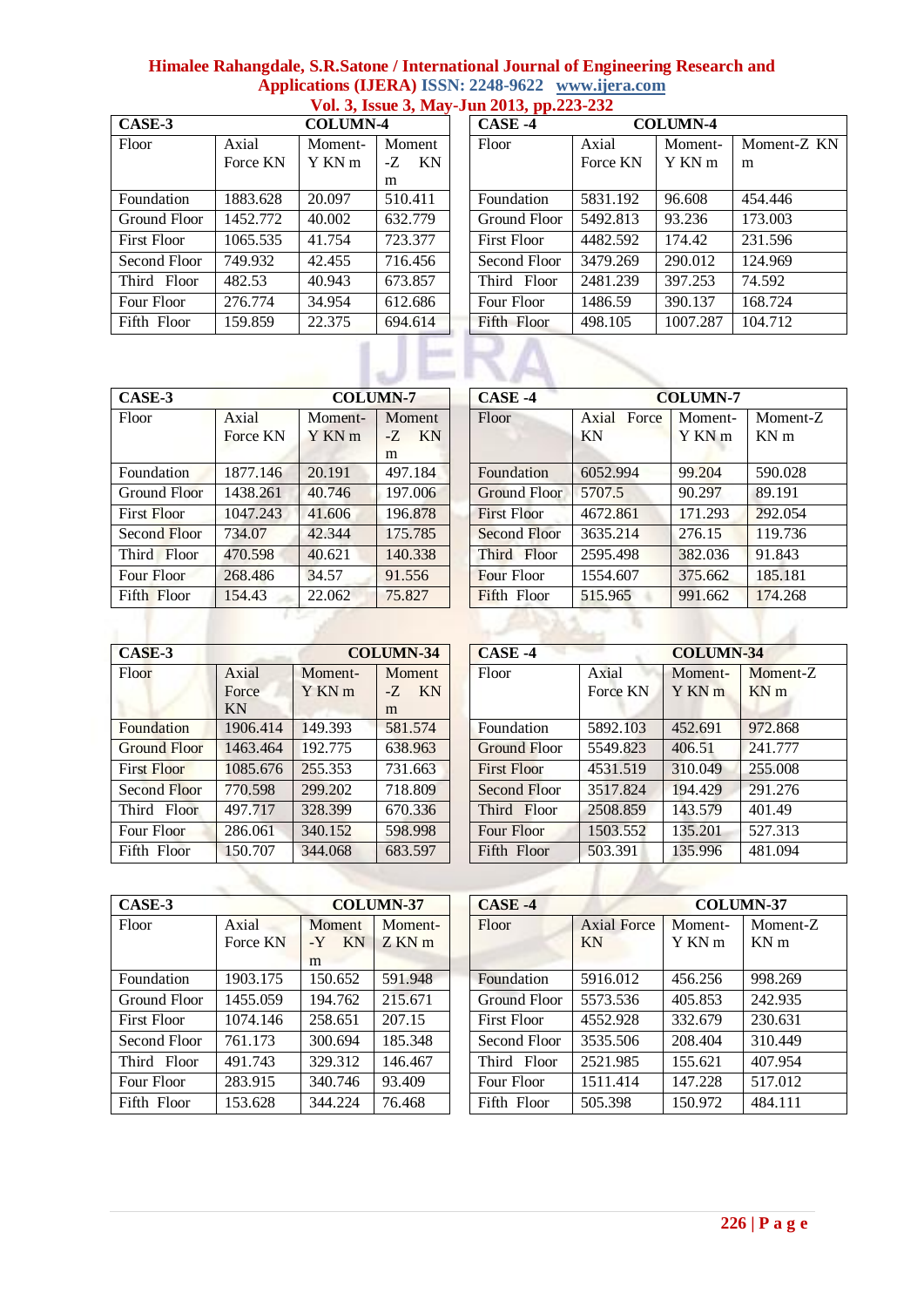**Table No. 3 – Calculation of floor wise axial load and moments of Case-1, Case-2, Case-3 and Case-4 for Group No.1 ( Column No. 43,44,47,48 )**

| <b>CASE-1</b><br><b>COLUMN-43</b> |                   |                   |                       | CASE-2            | <b>COLUMN-43</b>  |                   |                   |
|-----------------------------------|-------------------|-------------------|-----------------------|-------------------|-------------------|-------------------|-------------------|
| Floor                             | Axial Force<br>KN | Moment-<br>Y KN m | Moment-<br>$Z$ KN $m$ | Floor             | Axial<br>Force KN | Moment-<br>Y KN m | Moment-<br>Z KN m |
| Foundation                        | 2210.967          | 2959.74           | 15680.06              | Foundation        | 991.746           | 19.926            | 9914.07           |
| Ground Floor                      | 1913.451          | 3066.212          | 10017.25              | Ground Floor      | 783.759           | 4.689             | 6894.411          |
| First Floor                       | 1591.38           | 1554.628          | 5093.024              | First Floor       | 644.092           | 3.277             | 4323.481          |
| Second Floor                      | 1254.358          | 1455.141          | 5263.244              | Second Floor      | 504.861           | 2.699             | 4892.106          |
| Third Floor                       | 903.514           | 1305.856          | 4756.841              | Third Floor       | 354.135           | 2.616             | 4259.469          |
| Four Floor                        | 544.743           | 1051.98           | 4054.291              | <b>Four Floor</b> | 206.313           | 2.558             | 1962.414          |
| Fifth Floor                       | 179.168           | 587.96            | 2450.655              | Fifth Floor       | 111.365           | 2.694             | 3092.023          |

|                   | CASE-2       | <b>COLUMN-43</b>  |                   |                    |
|-------------------|--------------|-------------------|-------------------|--------------------|
| Moment-<br>Z KN m | Floor        | Axial<br>Force KN | Moment-<br>Y KN m | Moment-<br>$ZKN$ m |
| 15680.06          | Foundation   | 991.746           | 19.926            | 9914.07            |
| 10017.25          | Ground Floor | 783.759           | 4.689             | 6894.411           |
| 5093.024          | First Floor  | 644.092           | 3.277             | 4323.481           |
| 5263.244          | Second Floor | 504.861           | 2.699             | 4892.106           |
| 4756.841          | Third Floor  | 354.135           | 2.616             | 4259.469           |
| 4054.291          | Four Floor   | 206.313           | 2.558             | 1962.414           |
| 2450.655          | Fifth Floor  | 111.365           | 2.694             | 3092.023           |
|                   |              |                   |                   |                    |

| <b>CASE-1</b>      | <b>COLUMN-44</b>  |                             |                 | CASE-2              | <b>COLUMN-44</b>  |                              |                    |
|--------------------|-------------------|-----------------------------|-----------------|---------------------|-------------------|------------------------------|--------------------|
| Floor              | Axial<br>Force KN | Moment-Y<br>KN <sub>m</sub> | Moment-<br>ZKNm | Floor               | Axial<br>Force KN | Moment-<br>Y KN <sub>m</sub> | Moment-<br>$ZKN$ m |
| Foundation         | 2254.112          | 3014.349                    | 17590.89        | Foundation          | 1009.05           | 14.012                       | 11498.652          |
| Ground Floor       | 1957.241          | 3322.196                    | 10999.49        | <b>Ground Floor</b> | 822.853           | 4.718                        | 7460.167           |
| <b>First Floor</b> | 1624.317          | 4526.643                    | 4615.577        | <b>First Floor</b>  | 689.23            | 4.985                        | 5097.424           |
| Second Floor       | 1274.013          | 3506.441                    | 5912.494        | Second Floor        | 540.448           | 4.808                        | 4998.419           |
| Third Floor        | 914.867           | 3194.613                    | 5268.091        | Third Floor         | 382.305           | 4.569                        | 3738.558           |
| Four Floor         | 550.455           | 2490.93                     | 4838.194        | <b>Four Floor</b>   | 221.896           | 4.519                        | 1401.612           |
| Fifth Floor        | 181.974           | 1439.19                     | 2777.568        | Fifth Floor         | 117.613           | 4.253                        | 3135.354           |
|                    |                   |                             |                 |                     |                   |                              |                    |

| <b>CASE-1</b>       | <b>COLUMN-47</b>  |                             |                 | CASE-2             | <b>COLUMN-47</b>  |                 |                 |
|---------------------|-------------------|-----------------------------|-----------------|--------------------|-------------------|-----------------|-----------------|
| Floor               | Axial<br>Force KN | Moment-Y<br>KN <sub>m</sub> | Moment-<br>ZKNm | Floor              | Axial<br>Force KN | Moment-<br>YKNm | Moment-<br>ZKNm |
| Foundation          | 2213.952          | 2967.543                    | 18942.1         | Foundation         | 1050.296          | 17.893          | 10742.677       |
| <b>Ground Floor</b> | 1913.576          | 3159.779                    | 11575.33        | Ground Floor       | 800.463           | 94.661          | 7235.909        |
| <b>First Floor</b>  | 1590.641          | 1645.318                    | 6074.266        | <b>First Floor</b> | 638.184           | 149.467         | 4681.703        |
| <b>Second Floor</b> | 1253.869          | 1659.47                     | 6030.131        | Second Floor       | 498.785           | 193.176         | 5013.153        |
| Third Floor         | 902.907           | 1556.928                    | 5596.589        | Third Floor        | 351.131           | 229.217         | 4071.973        |
| Four Floor          | 544.143           | 1310.347                    | 4558.278        | Four Floor         | 202.929           | 265.08          | 1695.448        |
| Fifth Floor         | 178.868           | 1002.978                    | 2829.587        | Fifth Floor        | 114.149           | 305.949         | 3155.931        |

| 2777.568          | Fifth Floor           | 117.613           | 4.253             | 3135.354           |
|-------------------|-----------------------|-------------------|-------------------|--------------------|
|                   |                       |                   |                   |                    |
|                   | CASE-2                | <b>COLUMN-47</b>  |                   |                    |
| Moment-<br>Z KN m | Floor                 | Axial<br>Force KN | Moment-<br>Y KN m | Moment-<br>$ZKN$ m |
| 18942.1           | Foundation            | 1050.296          | 17.893            | 10742.677          |
| 11575.33          | Ground Floor          | 800.463           | 94.661            | 7235.909           |
| 6074.266          | <b>First Floor</b>    | 638.184           | 149.467           | 4681.703           |
| 6030.131          | Second Floor          | 498.785           | 193.176           | 5013.153           |
| 5596.589          | Third<br><b>Floor</b> | 351.131           | 229.217           | 4071.973           |
| 4558 278          | Four Floor            | 202.929           | 265.08            | 1695 448           |

| <b>CASE-1</b>      | <b>COLUMN-48</b>  |                             |                 | CASE-2             | <b>COLUMN-48</b>  |                   |                   |
|--------------------|-------------------|-----------------------------|-----------------|--------------------|-------------------|-------------------|-------------------|
| Floor              | Axial<br>Force KN | Moment-Y<br>KN <sub>m</sub> | Moment-<br>ZKNm | Floor              | Axial<br>Force KN | Moment-<br>Y KN m | Moment-<br>Z KN m |
| Foundation         | 2254.475          | 3021.912                    | 20017.21        | Foundation         | 1073.457          | 13.195            | 10776.80          |
| Ground Floor       | 1954.583          | 3365.613                    | 11952.01        | Ground Floor       | 823.839           | 92.076            | 7263.474          |
| <b>First Floor</b> | 1621.77           | 4640.898                    | 5661.353        | <b>First Floor</b> | 659.543           | 151.128           | 4745.467          |
| Second Floor       | 1272.188          | 3737.687                    | 6151.703        | Second Floor       | 513.115           | 195.953           | 5087.525          |
| Third Floor        | 913.418           | 3464.871                    | 5676.393        | Third Floor        | 356.125           | 231.726           | 4097.521          |
| Four Floor         | 549.383           | 2764.298                    | 4559.107        | Four Floor         | 198.477           | 268.782           | 1652.575          |
| Fifth Floor        | 181.33            | 1891.867                    | 2701.392        | Fifth Floor        | 115.064           | 311.978           | 3180.681          |

| <b>CASE-1</b> | <b>COLUMN-48</b>  |                             |                   | CASE-2              | <b>COLUMN-48</b>  |                   |                   |
|---------------|-------------------|-----------------------------|-------------------|---------------------|-------------------|-------------------|-------------------|
| Floor         | Axial<br>Force KN | Moment-Y<br>KN <sub>m</sub> | Moment-<br>Z KN m | Floor               | Axial<br>Force KN | Moment-<br>Y KN m | Moment-<br>Z KN m |
| Foundation    | 2254.475          | 3021.912                    | 20017.21          | Foundation          | 1073.457          | 13.195            | 10776.809         |
| Ground Floor  | 1954.583          | 3365.613                    | 11952.01          | <b>Ground Floor</b> | 823.839           | 92.076            | 7263.474          |
| First Floor   | 1621.77           | 4640.898                    | 5661.353          | <b>First Floor</b>  | 659.543           | 151.128           | 4745.467          |
| Second Floor  | 1272.188          | 3737.687                    | 6151.703          | Second Floor        | 513.115           | 195.953           | 5087.525          |
| Third Floor   | 913.418           | 3464.871                    | 5676.393          | Third Floor         | 356.125           | 231.726           | 4097.521          |
| Four Floor    | 549.383           | 2764.298                    | 4559.107          | Four Floor          | 198.477           | 268.782           | 1652.575          |
| Fifth Floor   | 181.33            | 1891.867                    | 2701.392          | Fifth Floor         | 115.064           | 311.978           | 3180.681          |

| CASE-3<br><b>COLUMN-43</b> |                   |                   |                   | CASE -4    | <b>COLUMN-43</b>     |                   |                             |
|----------------------------|-------------------|-------------------|-------------------|------------|----------------------|-------------------|-----------------------------|
| Floor                      | Axial<br>Force KN | Moment-<br>Y KN m | Moment-<br>Z KN m | Floor      | Force<br>Axial<br>ΚN | Moment-<br>Y KN m | Moment-Z<br>KN <sub>m</sub> |
| Foundation                 | 191.543           | 10.814            | 8034.548          | Foundation | 2106.386             | 112.483           | 10768.031                   |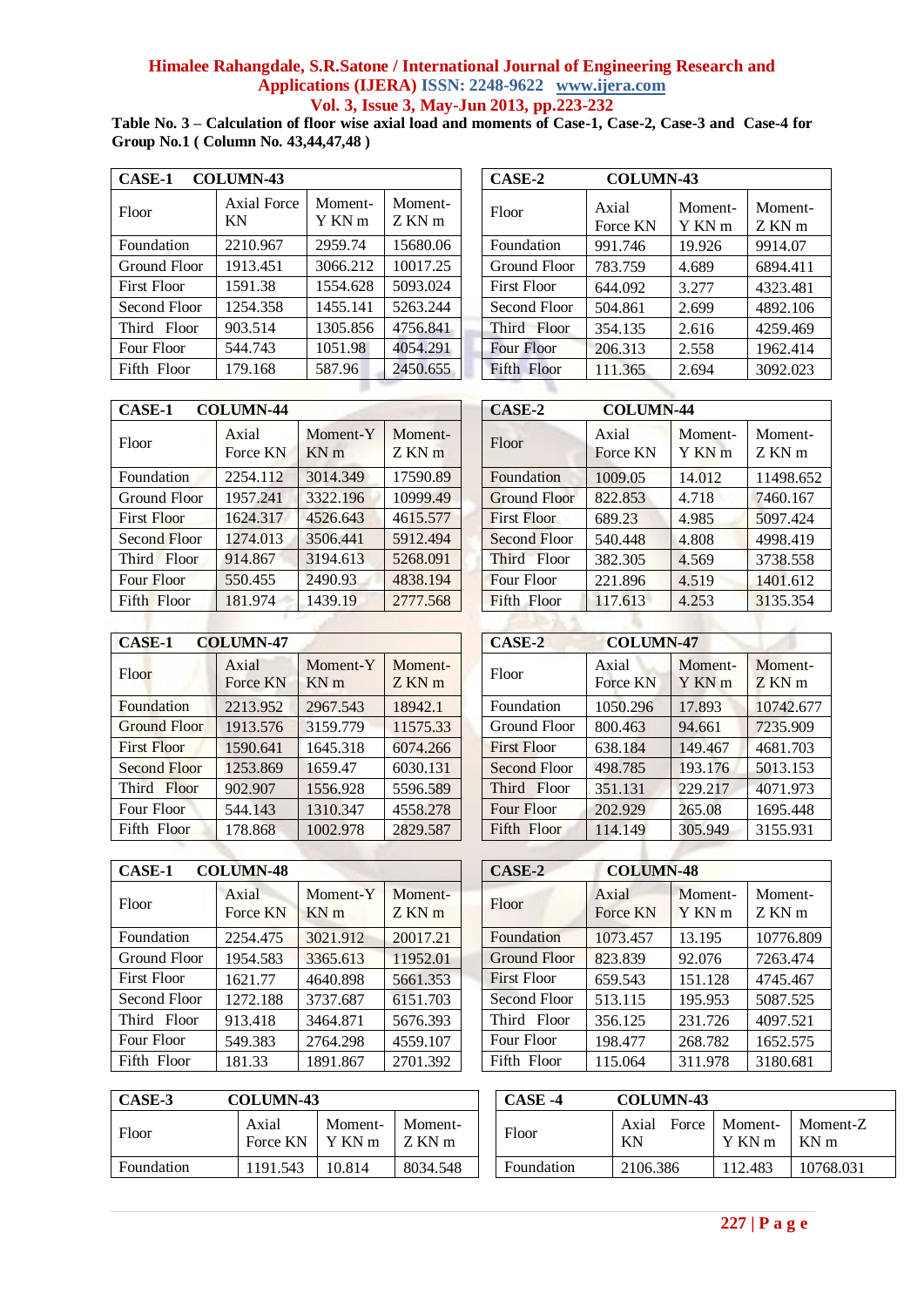| Ground Floor       | 937.557 | 35.013 | 5439.026 |
|--------------------|---------|--------|----------|
| <b>First Floor</b> | 813.756 | 32.964 | 3678.637 |
| Second Floor       | 657.406 | 26.352 | 3867.812 |
| Third Floor        | 464.195 | 17.95  | 3073.734 |
| Four Floor         | 268.56  | 11.072 | 1220.975 |
| Fifth Floor        | 109.161 | 8.86   | 2329.772 |

|              |         |        |          | .                  |          |         |          |
|--------------|---------|--------|----------|--------------------|----------|---------|----------|
| Ground Floor | 937.557 | 35.013 | 5439.026 | Ground Floor       | 1580.736 | 137.992 | 7495.702 |
| First Floor  | 813.756 | 32.964 | 3678.637 | <b>First Floor</b> | 1177.163 | 187.344 | 4687.053 |
| Second Floor | 657.406 | 26.352 | 3867.812 | Second Floor       | 831.77   | 224.919 | 5387.591 |
| Third Floor  | 464.195 | 17.95  | 3073.734 | Third Floor        | 515.46   | 254.173 | 4646.924 |
| Four Floor   | 268.56  | 11.072 | 1220.975 | Four Floor         | 244.675  | 278.711 | 2040.485 |
| Fifth Floor  | 109.161 | 8.86   | 2329.772 | Fifth Floor        | 87.577   | 312.729 | 3406.331 |

| CASE-3       | <b>COLUMN-44</b>     |                   |                   | <b>CASE 4</b>       | <b>COLUMN-44</b>     |                   |                                 |
|--------------|----------------------|-------------------|-------------------|---------------------|----------------------|-------------------|---------------------------------|
| Floor        | Axial<br>Force<br>KN | Moment-<br>Y KN m | Moment-<br>Z KN m | Floor               | Force<br>Axial<br>KN | Moment-<br>Y KN m | <b>Momen</b><br>KN <sub>m</sub> |
| Foundation   | 1161.085             | 11.136            | 9339.949          | Foundation          | 2204.05              | 110.705           | 10606.6                         |
| Ground Floor | 917.118              | 34.865            | 5756.007          | <b>Ground Floor</b> | 1649.195             | 135.389           | 7587.5                          |
| First Floor  | 801.428              | 32.862            | 4215.893          | <b>First Floor</b>  | 1223.296             | 187.915           | 4943.87                         |
| Second Floor | 651.684              | 26.361            | 3472.557          | Second Floor        | 864.17               | 223.239           | 5739.61                         |
| Third Floor  | 462.916              | 17.989            | 2288.528          | Third Floor         | 534.25               | 252.076           | 4918.22                         |
| Four Floor   | 270.346              | 11.309            | 927.583           | Four Floor          | 251.742              | 278.835           | 2018.25                         |
| Fifth Floor  | 110.769              | 9.212             | 2186.928          | Fifth Floor         | 81.667               | 310.181           | 3527.97                         |
|              |                      |                   |                   |                     |                      |                   |                                 |

| CASE-3       | <b>COLUMN-44</b>     |                   |                 | <b>CASE 4</b>       | <b>COLUMN-44</b>     |                   |                             |
|--------------|----------------------|-------------------|-----------------|---------------------|----------------------|-------------------|-----------------------------|
| Floor        | Axial<br>Force<br>KN | Moment-<br>Y KN m | Moment-<br>ZKNm | Floor               | Axial<br>Force<br>KN | Moment-<br>Y KN m | Moment-Z<br>KN <sub>m</sub> |
| Foundation   | 1161.085             | 11.136            | 9339.949        | Foundation          | 2204.05              | 110.705           | 10606.693                   |
| Ground Floor | 917.118              | 34.865            | 5756.007        | <b>Ground Floor</b> | 1649.195             | 135.389           | 7587.5                      |
| First Floor  | 801.428              | 32.862            | 4215.893        | <b>First Floor</b>  | 1223.296             | 187.915           | 4943.876                    |
| Second Floor | 651.684              | 26.361            | 3472.557        | Second Floor        | 864.17               | 223.239           | 5739.61                     |
| Third Floor  | 462.916              | 17.989            | 2288.528        | Third Floor         | 534.25               | 252.076           | 4918.221                    |
| Four Floor   | 270.346              | 11.309            | 927.583         | Four Floor          | 251.742              | 278.835           | 2018.251                    |
| Fifth Floor  | 110.769              | 9.212             | 2186.928        | Fifth Floor         | 81.667               | 310.181           | 3527.976                    |
|              |                      |                   |                 |                     |                      |                   |                             |

|                   |                   |                    |                    | <b>COLUMN-47</b>            |
|-------------------|-------------------|--------------------|--------------------|-----------------------------|
| Axial<br>Force KN | Moment-<br>Y KN m | Moment-<br>$ZKN$ m | Floor              | Axial<br>Force<br><b>KN</b> |
| 1500.774          | 107.868           | 8533.512           | Foundation         | 2065.495                    |
| 1137.303          | 271.32            | 5601.271           | Ground Floor       | 1570.893                    |
| 941.352           | 348.557           | 3873.064           | <b>First Floor</b> | 1185.519                    |
| 738.653           | 394.856           | 3787.139           | Second Floor       | 841.325                     |
| 510.024           | 422.962           | 2855.27            | Third Floor        | 521.422                     |
| 286.313           | 448.371           | 1112.738           | Four Floor         | 249.969                     |
| 109.692           | 471.847           | 2308.407           | Fifth Floor        | 89.471                      |
|                   | <b>COLUMN-47</b>  |                    |                    | CASE -4                     |

| CASE-3              | <b>COLUMN-47</b>  |                   |                 | CASE-4              | <b>COLUMN-47</b>  |                              |                             |
|---------------------|-------------------|-------------------|-----------------|---------------------|-------------------|------------------------------|-----------------------------|
| Floor               | Axial<br>Force KN | Moment-<br>Y KN m | Moment-<br>ZKNm | Floor               | Axial Force<br>KN | Moment-<br>Y KN <sub>m</sub> | Moment-Z<br>KN <sub>m</sub> |
| Foundation          | 1500.774          | 107.868           | 8533.512        | Foundation          | 2065.495          | 162.097                      | 9466.02                     |
| Ground Floor        | 1137.303          | 271.32            | 5601.271        | Ground Floor        | 1570.893          | 52.021                       | 6674.961                    |
| First Floor         | 941.352           | 348.557           | 3873.064        | <b>First Floor</b>  | 1185.519          | 52.525                       | 4311.985                    |
| <b>Second Floor</b> | 738.653           | 394.856           | 3787.139        | <b>Second Floor</b> | 841.325           | 52.402                       | 4838.14                     |
| Third Floor         | 510.024           | 422.962           | 2855.27         | Third Floor         | 521.422           | 50.966                       | 4225.513                    |
| Four Floor          | 286.313           | 448.371           | 1112.738        | Four Floor          | 249.969           | 48.376                       | 1868.614                    |
| Fifth Floor         | 109.692           | 471.847           | 2308.407        | Fifth Floor         | 89.471            | 49.484                       | 3041.444                    |

| CASE-3<br><b>COLUMN-48</b> |                   |                   |                 |  | CASE -4             | <b>COLUMN-48</b>  |                   |               |
|----------------------------|-------------------|-------------------|-----------------|--|---------------------|-------------------|-------------------|---------------|
| Floor                      | Axial<br>Force KN | Moment-<br>Y KN m | Moment-<br>ZKNm |  | Floor               | Axial<br>Force KN | Moment-<br>Y KN m | Moment-Z KN m |
| Foundation                 | 1491.078          | 109.142           | 8690.43         |  | Foundation          | 2125.358          | 161.539           | 9869.371      |
| Ground Floor               | 1135.406          | 273.116           | 5657.556        |  | <b>Ground Floor</b> | 1636.768          | 54.9              | 6708.479      |
| <b>First Floor</b>         | 944.869           | 349.033           | 3993.224        |  | <b>First Floor</b>  | 1245.954          | 56.68             | 4224.615      |
| Second Floor               | 743.499           | 394.028           | 3781.479        |  | Second Floor        | 886.173           | 57.437            | 4653.773      |
| Third Floor                | 513.737           | 421.435           | 2805.482        |  | Third Floor         | 554.752           | 56.384            | 3884.262      |
| Four Floor                 | 288.244           | 446.528           | 1137.506        |  | Four Floor          | 273.97            | 54.198            | 1695.423      |
| Fifth Floor                | 111.113           | 470.369           | 2310.164        |  | Fifth Floor         | 88.514            | 55.308            | 2971.542      |

**Table No. 4 – – Calculation of floor wise axial load and moments of Case-1, Case-2, Case-3 and Case-4 for Group No.1 ( Column No. 14,17,24,27 )**

| CASE-1             |                   | <b>COLUMN-14</b>            |                   | $CASE-2$           | <b>COLUMN-14</b>  |                  |                             |
|--------------------|-------------------|-----------------------------|-------------------|--------------------|-------------------|------------------|-----------------------------|
| Floor              | Axial<br>Force KN | Moment-Y<br>KN <sub>m</sub> | Moment-<br>Z KN m | Floor              | Axial<br>Force KN | Moment-Y<br>KN m | Moment-Z<br>KN <sub>m</sub> |
| Foundation         | 7922.993          | 2980.415                    | 26120.105         | Foundation         | 7710.275          | 47.275           | 620.009                     |
| Ground Floor       | 7457.15           | 3314.23                     | 18616.213         | Ground Floor       | 7288.233          | 17.286           | 75.508                      |
| <b>First Floor</b> | 6075.31           | 1706.415                    | 29713.713         | <b>First Floor</b> | 5943.642          | 17.575           | 130.907                     |
| Second Floor       | 4710.895          | 1541.536                    | 25702.627         | Second Floor       | 4611.19           | 18.984           | 156.648                     |
| Floor<br>Third     | 3355.814          | 1332.481                    | 23104.404         | Floor<br>Third     | 3287.976          | 20.121           | 269.892                     |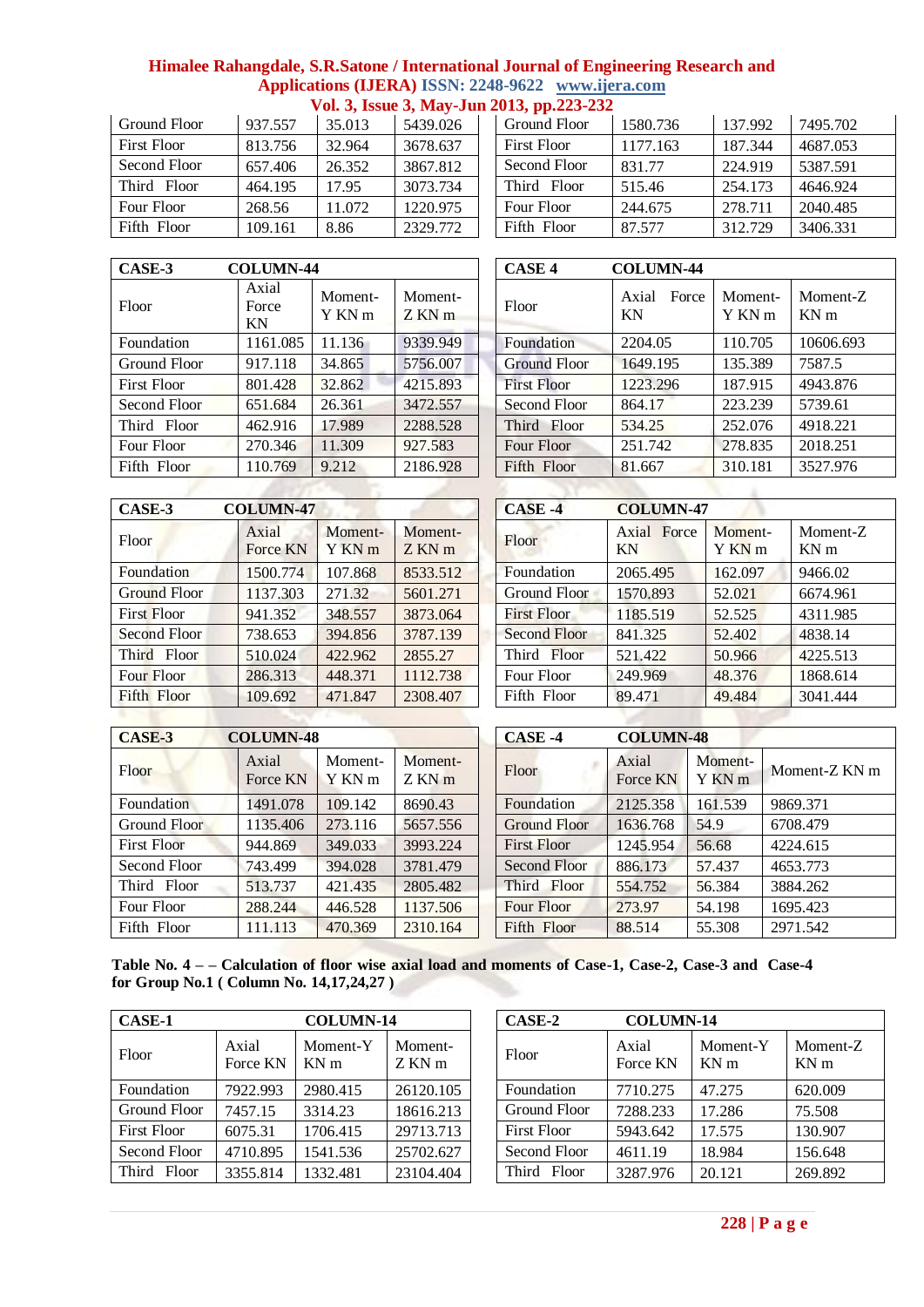| Four Floor     | 2009.3  | 1033.957 | 19267.02  | Floor<br>Four  | 1971<br>1.28 | 18.733 | 366.601 |
|----------------|---------|----------|-----------|----------------|--------------|--------|---------|
| Fifth<br>Floor | 673.165 | 460.303  | 13593.729 | Fifth<br>Floor | 659.26       | 18.903 | 320.313 |

| CASE-1       |                   | <b>COLUMN-17</b>            |                   | CASE-2             | <b>COLUMN-17</b>  |                             |                          |
|--------------|-------------------|-----------------------------|-------------------|--------------------|-------------------|-----------------------------|--------------------------|
| Floor        | Axial<br>Force KN | Moment-Y<br>KN <sub>m</sub> | Moment-<br>Z KN m | Floor              | Axial<br>Force KN | Moment-Y<br>KN <sub>m</sub> | Momen<br>KN <sub>m</sub> |
| Foundation   | 8030.551          | 3043.139                    | 25963.861         | Foundation         | 7712.957          | 46.272                      | 628.863                  |
| Ground Floor | 7561.014          | 3488.367                    | 18491.959         | Ground Floor       | 7290.605          | 13.541                      | 129.677                  |
| First Floor  | 6158.074          | 5071.271                    | 29953.408         | <b>First Floor</b> | 5945.85           | 27.958                      | 119.541                  |
| Second Floor | 4764.843          | 3851.32                     | 25713.215         | Second Floor       | 4613.309          | 28.065                      | 184.354                  |
| Third Floor  | 3386.413          | 3446.042                    | 23256.324         | Third Floor        | 3289.468          | 26.163                      | 316.733                  |
| Four Floor   | 2021.786          | 2633.354                    | 19438.738         | Four Floor         | 1972.303          | 32.635                      | 412.272                  |
| Fifth Floor  | 675.223           | 1299.08                     | 13789.678         | Fifth Floor        | 659.585           | 26.573                      | 374.816                  |

| 2013, pp.223-232<br>Four Floor | 1971.28 | 18.733 | 366.601 |
|--------------------------------|---------|--------|---------|
| Fifth Floor                    | 659.26  | 18.903 | 320.313 |

| 7                 | CASE-2             | <b>COLUMN-17</b>  |                             |                             |
|-------------------|--------------------|-------------------|-----------------------------|-----------------------------|
| Moment-<br>Z KN m | Floor              | Axial<br>Force KN | Moment-Y<br>KN <sub>m</sub> | Moment-Z<br>KN <sub>m</sub> |
| 25963.861         | Foundation         | 7712.957          | 46.272                      | 628.863                     |
| 18491.959         | Ground Floor       | 7290.605          | 13.541                      | 129.677                     |
| 29953.408         | <b>First Floor</b> | 5945.85           | 27.958                      | 119.541                     |
| 25713.215         | Second Floor       | 4613.309          | 28.065                      | 184.354                     |
| 23256.324         | Third Floor        | 3289.468          | 26.163                      | 316.733                     |
| 19438.738         | Four Floor         | 1972.303          | 32.635                      | 412.272                     |
| 13789.678         | Fifth Floor        | 659.585           | 26.573                      | 374.816                     |
|                   |                    |                   |                             |                             |

| CASE-1             |                          | <b>COLUMN-24</b>  |                 | <b>CASE2</b>        | <b>COLUMN-24</b>  |                             |                         |
|--------------------|--------------------------|-------------------|-----------------|---------------------|-------------------|-----------------------------|-------------------------|
| Floor              | <b>Axial Force</b><br>KN | Moment-<br>Y KN m | Moment-<br>ZKNm | Floor               | Axial<br>Force KN | Moment-Y<br>KN <sub>m</sub> | Mome<br>KN <sub>m</sub> |
| Foundation         | 7908.447                 | 2962.924          | 28604.512       | Foundation          | 7710.352          | 29.775                      | 657.41                  |
| Ground Floor       | 7447.929                 | 3390.447          | 19939.777       | <b>Ground Floor</b> | 7288.455          | 145.326                     | 96.109                  |
| <b>First Floor</b> | 6069.762                 | 1961.984          | 30756.906       | <b>First Floor</b>  | 5943.917          | 354.134                     | 133.10                  |
| Second Floor       | 4706.791                 | 2015.479          | 27069.92        | Second Floor        | 4611.193          | 494.92                      | 172.31                  |
| Third Floor        | 3353.145                 | 1948.361          | 24356.969       | Third Floor         | 3287.905          | 609.936                     | 298.76                  |
| Four Floor         | 2007.969                 | 1676.154          | 20349.984       | Four Floor          | 1971.149          | 636.741                     | 392.33                  |
| Fifth Floor        | 672.639                  | 1532.073          | 14162.752       | Fifth Floor         | 659.06            | 1017.755                    | 361.03                  |
|                    |                          |                   |                 |                     |                   |                             |                         |

| <b>CASE-1</b>       |                          | <b>COLUMN-24</b>  |                 | <b>CASE2</b>        |                   |                             |                             |
|---------------------|--------------------------|-------------------|-----------------|---------------------|-------------------|-----------------------------|-----------------------------|
| Floor               | <b>Axial Force</b><br>ΚN | Moment-<br>Y KN m | Moment-<br>ZKNm | Floor               | Axial<br>Force KN | Moment-Y<br>KN <sub>m</sub> | Moment-Z<br>KN <sub>m</sub> |
| Foundation          | 7908.447                 | 2962.924          | 28604.512       | Foundation          | 7710.352          | 29.775                      | 657.416                     |
| Ground Floor        | 7447.929                 | 3390.447          | 19939.777       | <b>Ground Floor</b> | 7288.455          | 145.326                     | 96.109                      |
| First Floor         | 6069.762                 | 1961.984          | 30756.906       | <b>First Floor</b>  | 5943.917          | 354.134                     | 133.103                     |
| <b>Second Floor</b> | 4706.791                 | 2015.479          | 27069.92        | <b>Second Floor</b> | 4611.193          | 494.92                      | 172.317                     |
| Third Floor         | 3353.145                 | 1948.361          | 24356.969       | Third Floor         | 3287.905          | 609.936                     | 298.764                     |
| Four Floor          | 2007.969                 | 1676.154          | 20349.984       | Four Floor          | 1971.149          | 636.741                     | 392.338                     |
| Fifth Floor         | 672.639                  | 1532.073          | 14162.752       | Fifth Floor         | 659.06            | 1017.755                    | 361.038                     |
|                     |                          |                   |                 |                     |                   |                             |                             |

| <b>CASE-1</b>       | <b>COLUMN-27</b>         |                   |                 | CASE-2             | <b>COLUMN-27</b>  |                             |                         |
|---------------------|--------------------------|-------------------|-----------------|--------------------|-------------------|-----------------------------|-------------------------|
| Floor               | <b>Axial Force</b><br>ΚN | Moment-<br>Y KN m | Moment-<br>ZKNm | Floor              | Axial<br>Force KN | Moment-Y<br>KN <sub>m</sub> | Mome<br>KN <sub>m</sub> |
| Foundation          | 8032.163                 | 3027.201          | 28552.182       | Foundation         | 7711.202          | 29.255                      | 669.46                  |
| <b>Ground Floor</b> | 7568.572                 | 3495.63           | 19827.52        | Ground Floor       | 7289.225          | 133.832                     | 114.84                  |
| <b>First Floor</b>  | 6167.08                  | 5276.902          | 30933.121       | <b>First Floor</b> | 5944.564          | 377.918                     | 132.53                  |
| <b>Second Floor</b> | 4770.711                 | 4347.239          | 27066.166       | Second Floor       | 4611.737          | 510.461                     | 176.09                  |
| Third Floor         | 3390.975                 | 4078.729          | 24417.879       | Third Floor        | 3288.387          | 620.045                     | 304.78                  |
| Four Floor          | 2024.312                 | 3289.813          | 20401.057       | Four Floor         | 1971.565          | 660.849                     | 408.53                  |
| Fifth Floor         | 676.178                  | 2496.543          | 14190.497       | Fifth Floor        | 659.409           | 1045.888                    | 379.72                  |
|                     |                          |                   |                 |                    |                   |                             |                         |

| <b>CASE-1</b>       |                          | <b>COLUMN-27</b>  |                 | CASE-2             | <b>COLUMN-27</b>  |                             |                             |
|---------------------|--------------------------|-------------------|-----------------|--------------------|-------------------|-----------------------------|-----------------------------|
| Floor               | <b>Axial Force</b><br>ΚN | Moment-<br>Y KN m | Moment-<br>ZKNm | Floor              | Axial<br>Force KN | Moment-Y<br>KN <sub>m</sub> | Moment-Z<br>KN <sub>m</sub> |
| Foundation          | 8032.163                 | 3027.201          | 28552.182       | Foundation         | 7711.202          | 29.255                      | 669.461                     |
| <b>Ground Floor</b> | 7568.572                 | 3495.63           | 19827.52        | Ground Floor       | 7289.225          | 133.832                     | 114.849                     |
| <b>First Floor</b>  | 6167.08                  | 5276.902          | 30933.121       | <b>First Floor</b> | 5944.564          | 377.918                     | 132.532                     |
| <b>Second Floor</b> | 4770.711                 | 4347.239          | 27066.166       | Second Floor       | 4611.737          | 510.461                     | 176.091                     |
| Third Floor         | 3390.975                 | 4078.729          | 24417.879       | Third Floor        | 3288.387          | 620.045                     | 304.78                      |
| Four Floor          | 2024.312                 | 3289.813          | 20401.057       | Four Floor         | 1971.565          | 660.849                     | 408.535                     |
| Fifth Floor         | 676.178                  | 2496.543          | 14190.497       | Fifth Floor        | 659.409           | 1045.888                    | 379.724                     |
|                     |                          |                   |                 |                    |                   |                             |                             |

| CASE-3             | <b>COLUMN-14</b>  |                   |                    | CASE-4              | <b>COLUMN-14</b>  |  |
|--------------------|-------------------|-------------------|--------------------|---------------------|-------------------|--|
| Floor              | Axial<br>Force KN | Moment-<br>Y KN m | Moment-<br>$ZKN$ m | Floor               | Axial<br>Force KN |  |
| Foundation         | 7638.595          | 48.109            | 165.811            | Foundation          | 1450.877          |  |
| Ground Floor       | 7216.166          | 25.457            | 346.913            | <b>Ground Floor</b> | 1257.315          |  |
| <b>First Floor</b> | 5876.105          | 6.864             | 408.64             | <b>First Floor</b>  | 953.872           |  |
| Second Floor       | 4551.93           | 11.323            | 449.807            | Second Floor        | 717.658           |  |
| Third Floor        | 3240.11           | 14.743            | 530.347            | Third Floor         | 499.227           |  |
| Four Floor         | 1937.134          | 16.457            | 568.309            | Four Floor          | 320.995           |  |
| Fifth Floor        | 640.182           | 17.719            | 889.775            | Fifth Floor         | 184.231           |  |

| CASE-3       | <b>COLUMN-17</b>  |                   |                   |  | CASE -4      | <b>COLUMN-17</b>  |                   |                   |
|--------------|-------------------|-------------------|-------------------|--|--------------|-------------------|-------------------|-------------------|
| Floor        | Axial<br>Force KN | Moment-<br>Y KN m | Moment-<br>Z KN m |  | Floor        | Axial<br>Force KN | Moment-<br>Y KN m | Moment-<br>Z KN m |
| Foundation   | 7633.961          | 47.508            | 263.519           |  | Foundation   | 1465.674          | 118.184           | 1074.963          |
| Ground Floor | 7211.606          | 24.429            | 107.423           |  | Ground Floor | 1279.767          | 96.073            | 1293.28           |

| САЭЕ Э       | COLUNIN-14        |                   |                 | CA5E -4             | COLUMN-14         |                   |                   |
|--------------|-------------------|-------------------|-----------------|---------------------|-------------------|-------------------|-------------------|
| Floor        | Axial<br>Force KN | Moment-<br>Y KN m | Moment-<br>ZKNm | Floor               | Axial<br>Force KN | Moment-<br>Y KN m | Moment-<br>Z KN m |
| Foundation   | 7638.595          | 48.109            | 165.811         | Foundation          | 1450.877          | 120.8             | 1071.735          |
| Ground Floor | 7216.166          | 25.457            | 346.913         | <b>Ground Floor</b> | 1257.315          | 94.441            | 1317.168          |
| First Floor  | 5876.105          | 6.864             | 408.64          | <b>First Floor</b>  | 953.872           | 106.625           | 1429.34           |
| Second Floor | 4551.93           | 11.323            | 449.807         | Second Floor        | 717.658           | 107.264           | 1407.377          |
| Third Floor  | 3240.11           | 14.743            | 530.347         | Third Floor         | 499.227           | 102.256           | 1270.332          |
| Four Floor   | 1937.134          | 16.457            | 568.309         | Four Floor          | 320.995           | 100.666           | 1059.535          |
| Fifth Floor  | 640.182           | 17.719            | 889.775         | Fifth Floor         | 184.231           | 111.857           | 956.782           |
|              |                   |                   |                 |                     |                   |                   |                   |

٦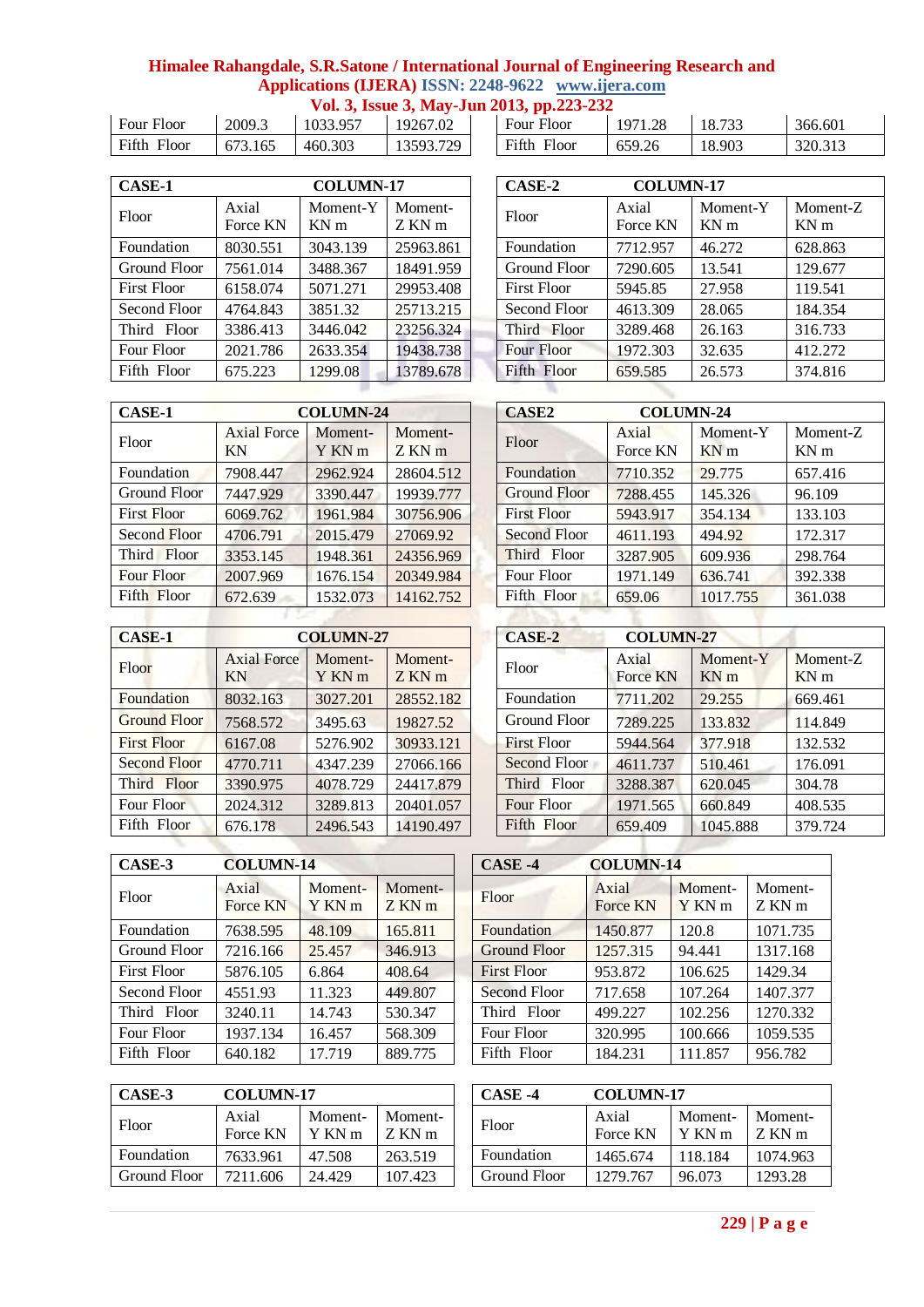| <b>First Floor</b> | 5872.07  | 5.171  | 56.143 |
|--------------------|----------|--------|--------|
| Second Floor       | 4548.647 | 10.928 | 28.562 |
| Third Floor        | 3237.763 | 13.855 | 13.442 |
| Four Floor         | 1935.805 | 15.401 | 29.72  |
| Fifth Floor        | 639.886  | 16.48  | 17.568 |

| First Floor  | 5872.07  | 5.171  | 56.143 | <b>First Floor</b> | 967.818 | 112.538 | 1372.502 |
|--------------|----------|--------|--------|--------------------|---------|---------|----------|
| Second Floor | 4548.647 | 10.928 | 28.562 | Second Floor       | 723.903 | 111.097 | 1313.306 |
| Third Floor  | 3237.763 | 13.855 | 13.442 | Third Floor        | 494.881 | 105.534 | 147.107  |
| Four Floor   | 1935.805 | 15.401 | 29.72  | Four Floor         | 320.837 | 104.609 | 920.845  |
| Fifth Floor  | 639.886  | 16.48  | 17.568 | Fifth Floor        | 178.302 | 121.693 | 794.046  |

| CASE-3             | <b>COLUMN-24</b>  |                   |                   | CASE -4             | <b>COLUMN-24</b>  |                   |                  |
|--------------------|-------------------|-------------------|-------------------|---------------------|-------------------|-------------------|------------------|
| Floor              | Axial<br>Force KN | Moment-<br>Y KN m | Moment-<br>Z KN m | Floor               | Axial<br>Force KN | Moment-<br>Y KN m | Momen<br>$ZKN$ m |
| Foundation         | 7651.634          | 28.616            | 184.114           | Foundation          | 1472.13           | 150.055           | 1226.77          |
| Ground Floor       | 7228.741          | 107.843           | 349.541           | <b>Ground Floor</b> | 1266.311          | 209.222           | 1481.09          |
| <b>First Floor</b> | 5887.216          | 295.73            | 408.347           | <b>First Floor</b>  | 954.558           | 215.244           | 1604.51          |
| Second Floor       | 4560.968          | 428.186           | 441.354           | <b>Second Floor</b> | 720.189           | 189.822           | 1577.15          |
| Third Floor        | 3246.998          | 535.467           | 541.997           | Third Floor         | 494.078           | 160.745           | 1424.54          |
| Four Floor         | 1941.819          | 558.609           | 570.416           | Four Floor          | 314.832           | 121.506           | 1187.99          |
| Fifth Floor        | 642.731           | 918.991           | 875.826           | Fifth Floor         | 167.592           | 71.847            | 1040.43          |

| CASE-3       | <b>COLUMN-24</b>  |                   |                   | $CASE -4$           | <b>COLUMN-24</b>  |                   |                   |
|--------------|-------------------|-------------------|-------------------|---------------------|-------------------|-------------------|-------------------|
| Floor        | Axial<br>Force KN | Moment-<br>Y KN m | Moment-<br>Z KN m | Floor               | Axial<br>Force KN | Moment-<br>Y KN m | Moment-<br>Z KN m |
| Foundation   | 7651.634          | 28.616            | 184.114           | Foundation          | 1472.13           | 150.055           | 1226.777          |
| Ground Floor | 7228.741          | 107.843           | 349.541           | <b>Ground Floor</b> | 1266.311          | 209.222           | 1481.09           |
| First Floor  | 5887.216          | 295.73            | 408.347           | <b>First Floor</b>  | 954.558           | 215.244           | 1604.518          |
| Second Floor | 4560.968          | 428.186           | 441.354           | <b>Second Floor</b> | 720.189           | 189.822           | 1577.151          |
| Third Floor  | 3246.998          | 535.467           | 541.997           | Third Floor         | 494.078           | 160.745           | 1424.547          |
| Four Floor   | 1941.819          | 558.609           | 570.416           | Four Floor          | 314.832           | 121.506           | 1187.999          |
| Fifth Floor  | 642.731           | 918.991           | 875.826           | Fifth Floor         | 167.592           | 71.847            | 1040.433          |

| CASE-3             | <b>COLUMN-27</b>  |                   |                 | $CASE -4$           | <b>COLUMN-27</b>  |                   |                   |
|--------------------|-------------------|-------------------|-----------------|---------------------|-------------------|-------------------|-------------------|
| Floor              | Axial<br>Force KN | Moment-<br>Y KN m | Moment-<br>ZKNm | Floor               | Axial<br>Force KN | Moment-<br>Y KN m | Moment-<br>Z KN m |
| Foundation         | 7648.829          | 28.323            | 285.093         | Foundation          | 1498.177          | 148.285           | 1226.368          |
| Ground Floor       | 7225.947          | 108.259           | 97.256          | <b>Ground Floor</b> | 1281.29           | 209.037           | 1435.528          |
| <b>First Floor</b> | 5884.713          | 300.736           | 57.046          | <b>First Floor</b>  | 962.527           | 229.923           | 1506.321          |
| Second Floor       | 4558.949          | 429.302           | 37,977          | Second Floor        | 725,279           | 201.308           | 1434.566          |
| Third Floor        | 3245.585          | 536.919           | 9.165           | Third Floor         | 496.305           | 172.378           | 1250.391          |
| Four Floor         | 1941.081          | 560.311           | 33.197          | <b>Four Floor</b>   | 308.678           | 134.859           | 996.317           |
| Fifth Floor        | 642.702           | 922.283           | 34.186          | Fifth Floor         | 157.419           | 87.212            | 818.84            |

|                   | CASE-4              | <b>COLUMN-27</b>         |                   |                 |
|-------------------|---------------------|--------------------------|-------------------|-----------------|
| Moment-<br>Z KN m | Floor               | Axial<br><b>Force KN</b> | Moment-<br>Y KN m | Moment-<br>ZKNm |
| 285.093           | Foundation          | 1498.177                 | 148.285           | 1226.368        |
| 97.256            | <b>Ground Floor</b> | 1281.29                  | 209.037           | 1435.528        |
| 57.046            | <b>First Floor</b>  | 962.527                  | 229.923           | 1506.321        |
| 37.977            | Second Floor        | 725.279                  | 201.308           | 1434.566        |
| 9.165             | Third Floor         | 496.305                  | 172.378           | 1250.391        |
| 33.197            | <b>Four Floor</b>   | 308.678                  | 134.859           | 996.317         |
| 34.186            | Fifth Floor         | 157.419                  | 87.212            | 818.84          |

**Table No.—5 Maximum axial load on Group Column** 

|        | GROUP-1 (4, 7, 34, 37)       |               | GROUP-2     | (43, 44, 47, 48)   | GROUP-3 (14, 17, 24, 27) |            |  |
|--------|------------------------------|---------------|-------------|--------------------|--------------------------|------------|--|
|        | Axial<br>load  <br><b>KN</b> | Column<br>No. | Axial<br>KN | load Column<br>No. | Axial load<br>KN         | Column No. |  |
| Case 1 | 6482.18                      |               | 2254.11     | 44                 | 8030.55                  | <b>17</b>  |  |
| Case 2 | 1012.67                      | 7             | 1073.45     | 48                 | 7712.95                  | 17         |  |
| Case 3 | 1906.41                      | 34            | 1500.77     | 47                 | 7651.63                  | 24         |  |
| Case 4 | 6052.99                      | 7             | 2204.05     | 44                 | 1498.17                  | 27         |  |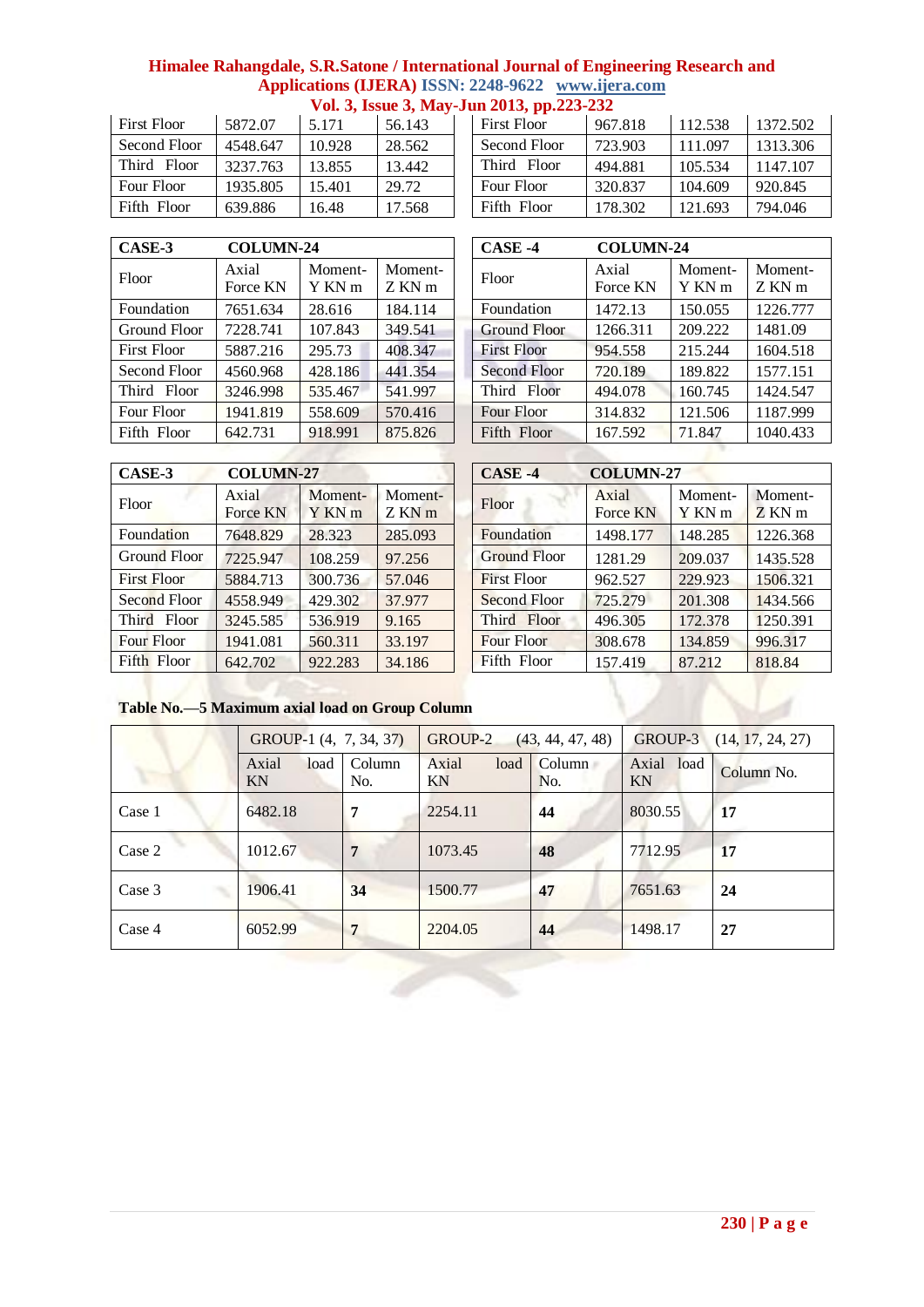





# **IV. ADVANTAGES OF SHEAR WALLS IN BUILDINGS**

Properly designed and detailed buildings with shear walls have shown very good performance in past earthquakes. Shear walls in high seismic regions require special detailing. However, in past earthquakes, even buildings with sufficient amount of walls that were not specially detailed for seismic performance (but had enough well-distributed reinforcement) were saved from collapse. Shear wall buildings are a popular choice in many earthquake prone countries, like Chile, New Zealand and USA.

# **V. CONCLUSION**

Different location of shear wall effect on axial load on the column. In absence of shear wall axial load and moments are maximum on column. Case-3 is safe as compare to case-1 and case-2. Shear walls are easy to construct, because reinforcement detailing of walls is relatively straight forward and therefore easily implemented at site. Thus shear walls are one of the most effective building elements in resisting lateral forces during earthquake. By constructing shear walls damages due to effect of lateral forces due to earthquake and high winds can be minimized. Shear walls construction will provide larger stiffness to the





buildings there by reducing the damage to structure and its contents.

#### **REFERENCES**

- 1 Definition of shear wall[http://www.wisegeek.com/what-is-a](http://www.wisegeek.com/what-is-a-shear-wall.htm)[shear-wall.htm](http://www.wisegeek.com/what-is-a-shear-wall.htm)
- 2 Typical shear wall features, uplift in shear wall, location of shear wall[http://www.abag.ca.gov/bayarea/eqmaps/f](http://www.abag.ca.gov/bayarea/eqmaps/fi...ld002.htm,) [i...ld002.htm,http://www.abag.ca.gov/baya](http://www.abag.ca.gov/bayarea/eqmaps/fi...ld002.htm,) rea/eqmaps/fi...sld008.htm
- 3 Concrete shear wall construction, [http://world](http://world-housing.net/uploads/concrete_shear_wall.pdf?pr=Array)
	- [housing.net/uploads/concret...f?pr=Array](http://world-housing.net/uploads/concrete_shear_wall.pdf?pr=Array)
- 4 Segmented shear wall design[http://timber.ce.wsu.edu/Supplements/She.](http://timber.ce.wsu.edu/Supplements/ShearWall/ShearTable.htm) [..rTable.htm](http://timber.ce.wsu.edu/Supplements/ShearWall/ShearTable.htm)
- 5 Wood framed shear wall construction, [http://www.shearwalls.com](http://www.shearwalls.com/)
- 6 Applied Technology Council, 1995. *Cyclic Testing of Narrow Plywood Shear Walls - ATC-R-1*, University of California at Irvine.
- 7 Arima, T., Okabe, M., Maruyama, N. And Hayamura, S., 1990. "Dynamic Behavior and Stiffness of Full-Scale Houses During Progressive Stages of Construction," *Proceedings of the International Timber*